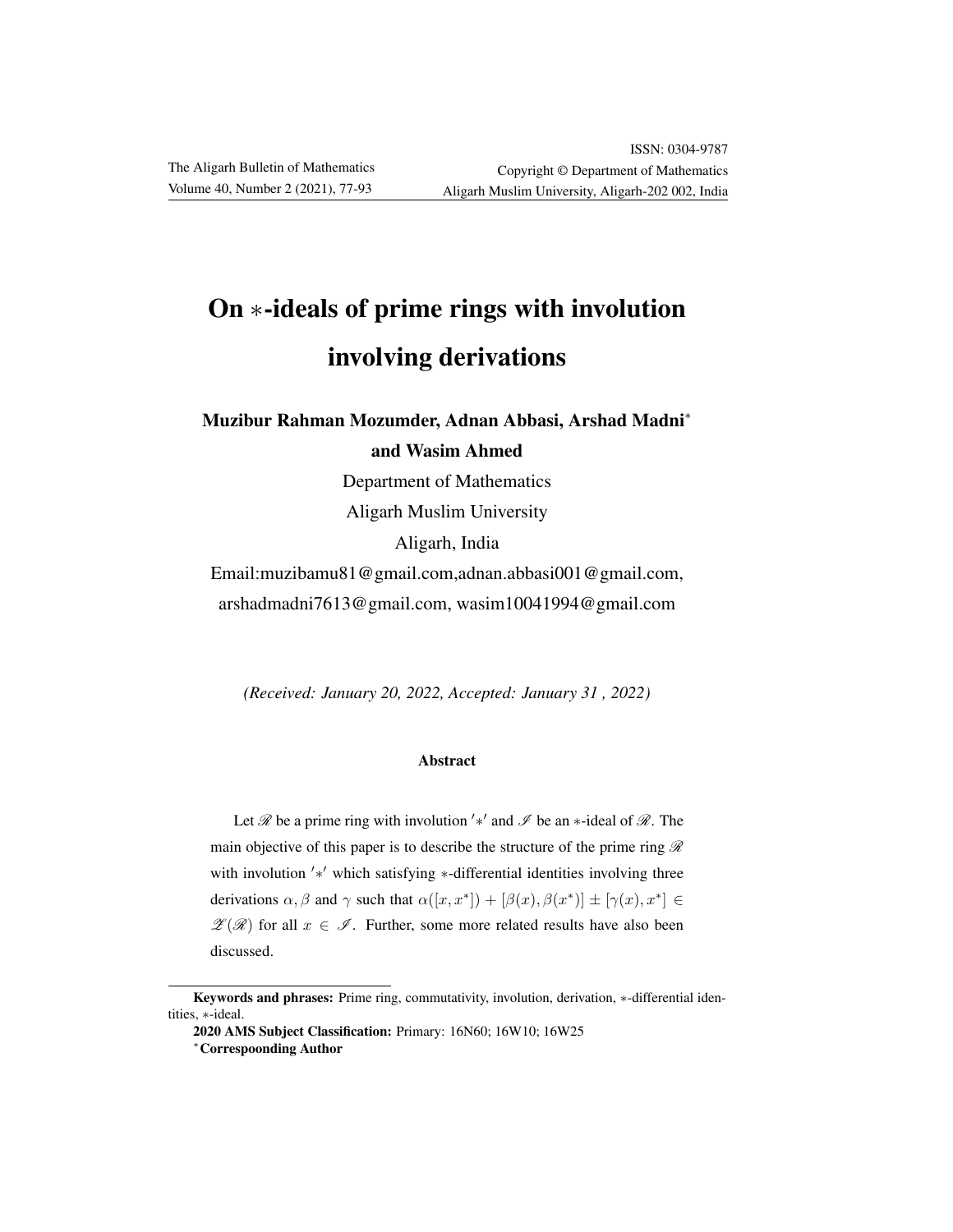#### 1 Notations and Introduction

Unless otherwise stated,  $\mathscr R$  always refers to an associative prime ring with a centre  $\mathscr{Z}(\mathscr{R})$  but not necessarily an identity element. A ring  $\mathscr{R}$  is prime if  $a\mathscr{R}b = (0)$ , implying that either  $a = 0$  or  $b = 0$  for all  $a, b \in \mathcal{R}$ , and a semiprime if  $a\mathcal{R}a = (0)$ , implying  $a = 0$  for all  $a \in \mathcal{R}$ . An additive map  $x \to x^*$  of  $\mathcal R$  into itself is called an involution if  $(i)$   $(xy)^* = y^*x^*$  and  $(ii)$   $(x^*)^* = x$  hold for all  $x, y \in \mathcal{R}$ . Ring with involution, often known as ∗-ring. An ideal  $\mathscr I$  of  $\mathscr R$  is said to be  $\ast$ -ideal of  $\mathscr R$ if  $\mathscr{I}^* = \mathscr{I}$ .  $\mathscr{H}(\mathscr{R})$  is the set of hermitian elements  $(x^* = x)$  and  $\mathscr{I}(\mathscr{R})$  is the set of skew-hermitian elements  $(x^* = -x)$  of  $\mathcal{R}$ . An additive map  $\alpha : \mathcal{R} \to \mathcal{R}$  is called a derivation if  $\alpha(xy) = \alpha(x)y + x\alpha(y)$  for all  $x, y \in \mathcal{R}$ . For  $a \in \mathcal{R}$ , the map  $\alpha_a : x \in \mathcal{R} \mapsto [a, x]$  defines a derivation of  $\mathcal{R}$ , called the inner derivation of  $\mathscr R$  induced by a. A ring  $\mathscr R$  is called normal if  $[x, x^*]=0$  for all  $x \in \mathscr R$ . We refer the reader to [8] for justification and amplification for the above mentioned notations and key definitions.

The history of centralising and commuting maps dates back to 1955, when Divinsky proved that if a simple Artinian ring has commuting non-trivial automorphisms, then it is commutative. Few years later, Posner established that the presence of a nonzero centralising derivation on a prime ring forces the ring to be commutative. The study of centralising (resp. commuting) derivations, centralising (resp. commuting) additive maps, centralising (resp. commuting) traces of multi additive maps, and various generalisations of the notion of a centralising (resp. commuting) maps are the main concepts arising directly from Posner's result, with many applications in various areas. For more details of said work see [3, 7] and references therein.

This research is the extension of the work done by Khan et al. in [10]. In [10], Khan et al. proved that a prime ring  $\mathscr R$  having char( $\mathscr R$ )  $\neq$  2 must be a commutative integral domain if it admits a derivation  $\alpha$  satisfying any one of the identities: (i)  $[\alpha(x), \alpha(x^*)] \in \mathscr{Z}(\mathscr{R})$  for all  $x \in \mathscr{I}$ , (ii)  $\alpha(x \circ x^*) \in \mathscr{Z}(\mathscr{R})$  for all  $x \in \mathscr{I}$ , (iii)  $\alpha([x,x^*]) \in \mathscr{Z}(\mathscr{R})$  for all  $x \in \mathscr{I}$ , (iv)  $\alpha([x,x^*]) \pm [x,x^*] \in \mathscr{Z}(\mathscr{R})$  for all  $x \in \mathscr{I}$ , (iv)  $\alpha(x \circ x^*) \pm x \circ x^* \in \mathscr{Z}(\mathscr{R})$  for all  $x \in \mathscr{I}$ . In this paper, our intent is to continue this line of investigation and discuss about the structure of prime rings with involution satisfying more generalized ∗-differential identities than above mentioned identities which are central. In fact, our results generalize and unify several above mentioned results.

Herstein demonstrated in [9], that a prime ring  $\mathscr R$  of char $(\mathscr R) \neq 2$  with a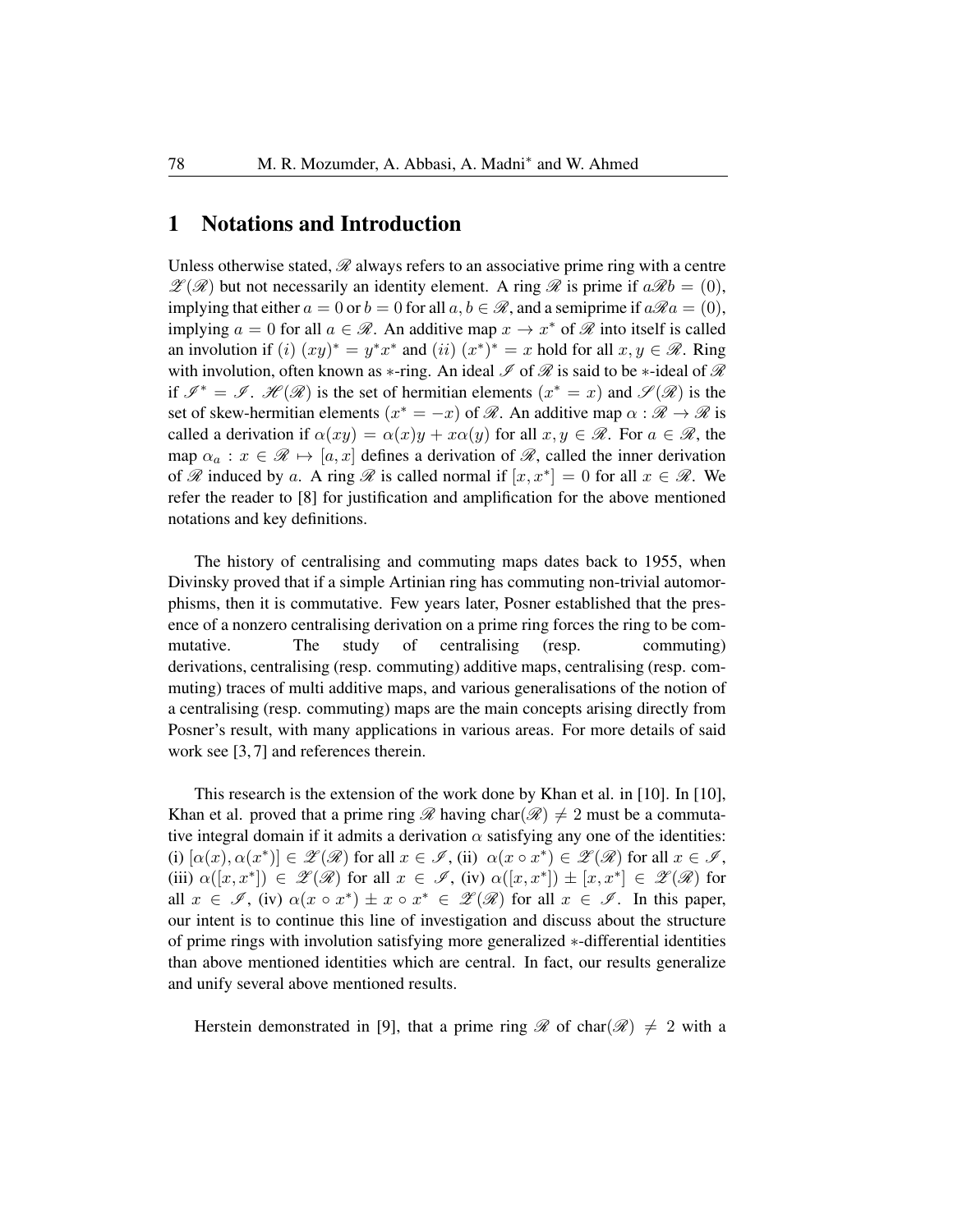nonzero derivation  $\alpha$  satisfying the differential identity  $[\alpha(x), \alpha(y)] = 0$  for all  $x, y \in \mathcal{R}$ , must be commutative. Furthermore, Daif [4], demonstrated that if a 2-torsion free semiprime ring  $\mathscr R$  admits a derivation  $\alpha$  such that  $[\alpha(x), \alpha(y)] = 0$ for all  $x, y \in \mathscr{I}$ , where  $\mathscr{I}$  is a nonzero ideal of  $\mathscr{R}$  and  $\alpha$  is nonzero on  $\mathscr{I}$ , then  $\mathscr{R}$ includes a nonzero central ideal. Further, this result was extended by Ali and Dar in ( [5], Theorem 3.1) for prime rings with involution ′∗ ′ . In fact, they proved that if R is prime ring with involution '\*' of the second kind such that  $char(\mathcal{R}) \neq 2$ and satisfying the  $\ast$ - differential identity  $[\alpha(x), \alpha(x^*)] = 0$  for all  $x \in \mathcal{R}$ , then  $\mathscr R$  must be commutative. So, all the above discussed result motivated us to prove these results in more general situation.

### 2 Preliminaries

Throughout the discussion, we consider  $d(h) \neq 0$  for any nonzero derivations d and for all  $0 \neq h \in \mathcal{H}(\mathcal{R}) \cap \mathcal{L}(\mathcal{R})$ . In this section, we also give some well known basic identities which will be used extensively in the forthcoming sections.

- (i)  $[x, yz] = y[x, z] + [x, y]z$
- (*ii*)  $[xy, z] = x[y, z] + [x, z]y$

$$
(iii) (x \circ yz) = (x \circ y)z - y[x, z] = y(x \circ z) + [x, y]z
$$

(iv)  $(xy \circ z) = x(y \circ z) - [x, z]y = (x \circ z)y + x[y, z].$ 

Prior to commencing our investigation, we will present a few well-known findings that will be frequently used throughout the paper.

Fact 2.1. *[10, Lemma 2.1] Let* R *be a prime ring with involution* ′∗ ′ *of the second kind such that*  $char(\mathcal{R}) \neq 2$  *and*  $\mathcal{I}$  *be a nonzero*  $*$ *-ideal of*  $\mathcal{R}$ *. If*  $\mathcal{R}$  *is normal*  $[i.e., [x, x^*] \in \mathscr{Z}(\mathscr{R})$  for all  $x \in \mathscr{I}$ , then  $\mathscr{R}$  is a commutative integral domain.

Fact 2.2. *[10, Lemma 2.2] Let* R *be a prime ring with involution* ′∗ ′ *of the second kind such that*  $char(\mathscr{R}) \neq 2$  *and*  $\mathscr{I}$  *be a nonzero*  $*$ *-ideal of*  $\mathscr{R}$ *. If*  $x \circ x^* \in \mathscr{Z}(\mathscr{R})$ *for all*  $x \in \mathcal{I}$ *, then*  $\mathcal{R}$  *is a commutative integral domain.* 

**Fact 2.3.** If R be a prime ring and  $0 \neq a \in \mathcal{Z}(\mathcal{R})$  and  $ab \in \mathcal{Z}(\mathcal{R})$ , then  $b \in \mathscr{Z}(\mathscr{R}).$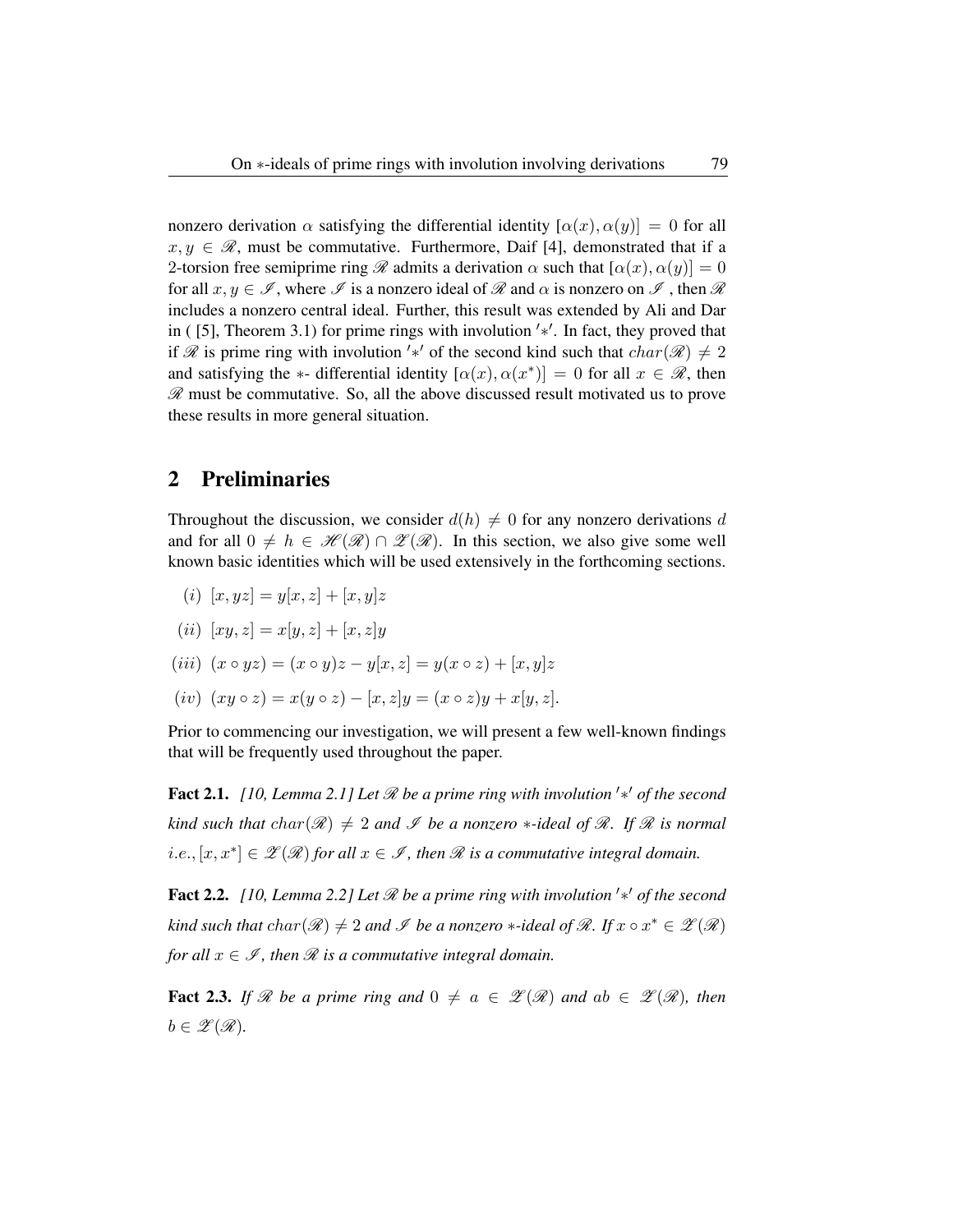# 3 THE RESULTS

Theorem 3.1. *Let* R *be a prime ring with involution* ′∗ ′ *of the second kind such that char*( $\mathcal{R}$ )  $\neq$  2 *and*  $\mathcal{I}$  *be a nonzero* \**-ideal of*  $\mathcal{R}$ *. Let*  $\alpha$ *,*  $\beta$  *and*  $\gamma$  *be derivations of*  $\mathscr R$  such that at least one of them is nonzero and satisfying the identity  $\alpha([x,x^*])$  +  $[\beta(x), \beta(x^*)] \pm [\gamma(x), x^*] \in \mathscr{Z}(\mathscr{R})$  for all  $x \in \mathscr{I}$ . Then  $\mathscr{R}$  is a commutative *integral domain.*

*Proof.* We are given that  $\alpha$ ,  $\beta$  and  $\gamma$  are derivations such that

$$
\alpha([x, x^*]) + [\beta(x), \beta(x^*)] \pm [\gamma(x), x^*] \in \mathscr{Z}(\mathscr{R}) \text{ for all } x \in \mathscr{I}.
$$
 (3.1)

We discuss and divide the proof in the following cases.

Case (i): If  $\alpha = 0$ , then we consider that

$$
[\beta(x), \beta(x^*)] + [\gamma(x), x^*] \in \mathscr{Z}(\mathscr{R}) \text{ for all } x \in \mathscr{I}.
$$
 (3.2)

Taking  $x^*$  for  $x$  in (3.2), we obtain

$$
[\beta(x^*), \beta(x)] + [\gamma(x^*), x] \in \mathscr{Z}(\mathscr{R}) \text{ for all } x \in \mathscr{I}.
$$
 (3.3)

Above relation yields that

$$
-[\beta(x), \beta(x^*)] + [\gamma(x^*), x] \in \mathscr{Z}(\mathscr{R}) \text{ for all } x \in \mathscr{I}.
$$
 (3.4)

By using  $(3.2)$  and  $(3.4)$ , we get

$$
[\gamma(x), x^*] + [\gamma(x^*), x] \in \mathscr{Z}(\mathscr{R}) \text{ for all } x \in \mathscr{I}.
$$
 (3.5)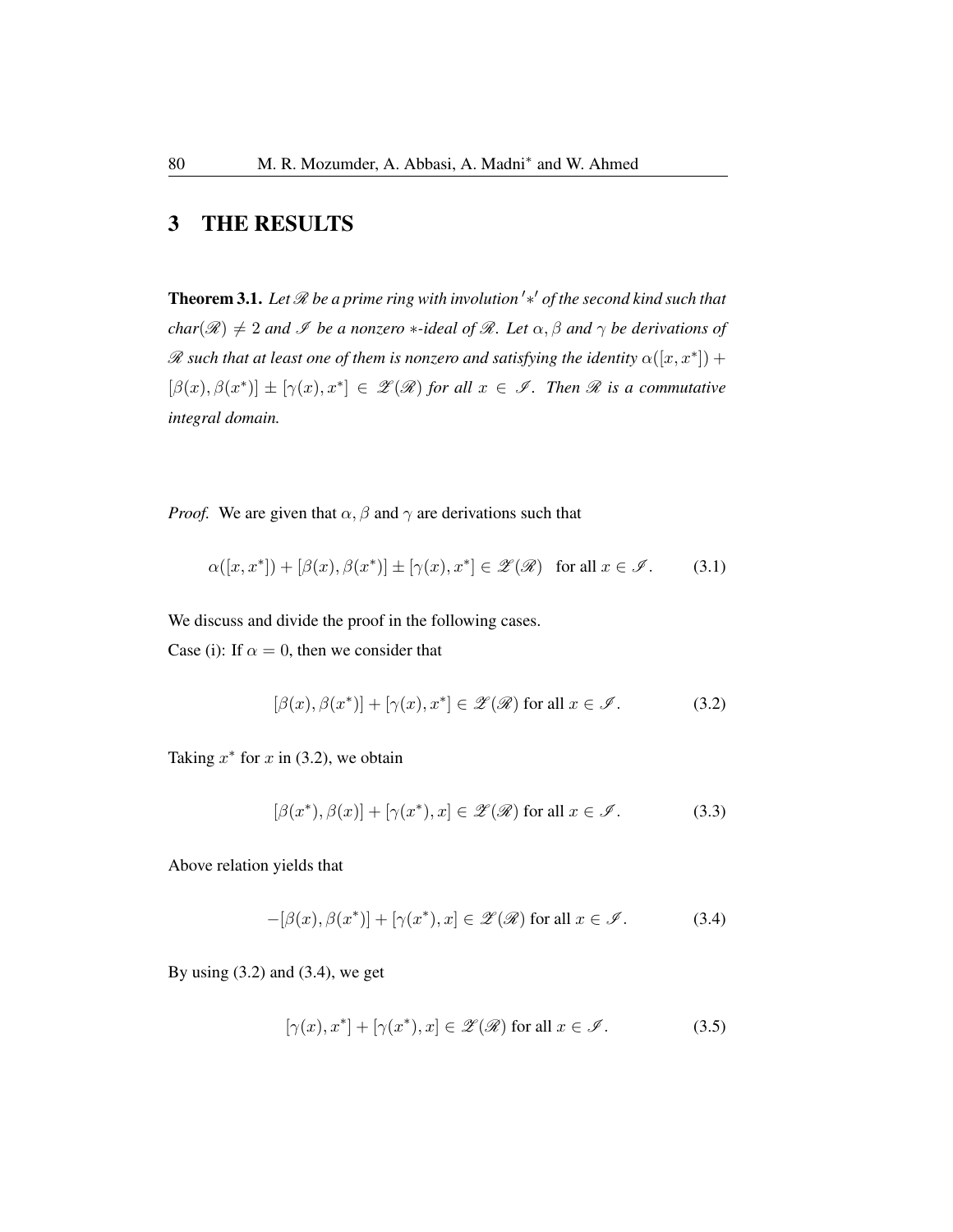For all  $x, y \in \mathscr{I}$ , we linearizing (3.5), we obtain

$$
[\gamma(x), y^*] + [\gamma(y), x^*] + [\gamma(x^*), y] + [\gamma(y^*), x] \in \mathscr{Z}(\mathscr{R}).
$$
 (3.6)

Substituting yh for y for all  $h \in \mathcal{H}(\mathcal{R}) \cap \mathcal{L}(\mathcal{R})$  in (3.6), we find that

$$
h\{[\gamma(x), y^*] + [\gamma(y), x^*] + [\gamma(x^*), y] + [\gamma(y^*), x]\}
$$
\n
$$
+ \gamma(h)([y, x^*] + [y^*, x]) \in \mathscr{Z}(\mathscr{R}) \text{ for all } x, y \in \mathscr{I}.
$$
\n(3.7)

Using (3.6) in (3.7), the above relation yields that

$$
\gamma(h)([y, x^*] + [y^*, x]) \in \mathscr{Z}(\mathscr{R}) \text{ for all } x, y \in \mathscr{I}.
$$
 (3.8)

Since,  $h \in \mathcal{H}(\mathcal{R}) \cap \mathcal{Z}(\mathcal{R})$  this implies that  $\gamma(h) \in \mathcal{Z}(\mathcal{R})$ . By using Fact 2.3 in (3.8), we conclude that  $[y, x^*] + [y^*, x] \in \mathscr{L}(\mathscr{R})$  for all  $x, y \in \mathscr{I}$ . Replacing y by  $ys \forall s \in \mathscr{S}(\mathscr{R}) \cap \mathscr{Z}(\mathscr{R})$ , then we have  $s([y,x^*]-[y^*,x]) \in \mathscr{Z}(\mathscr{R})$ for all  $x, y \in \mathcal{I}$ . Since  $s \in \mathcal{I}(\mathcal{R}) \cap \mathcal{Z}(\mathcal{R})$ , again using Fact 2.3, we obtain  $[y, x^*] - [y^*, x] \in \mathscr{Z}(\mathscr{R})$ . So, we get  $[y, x^*] \in \mathscr{Z}(\mathscr{R})$  for all  $x, y \in \mathscr{I}$ . In particular, for  $y = x$  we get  $[x, x^*] \in \mathscr{Z}(\mathscr{R})$  for all  $x \in \mathscr{I}$ , by using Fact 2.1,  $\mathscr{R}$ is a commutative integral domain.

Similarly, we can prove the case  $[\beta(x), \beta(x^*)] - [\gamma(x), x^*] \in \mathscr{L}(\mathscr{R})$  for all  $x\in\mathscr{I}.$ 

Case (ii): If  $\beta = 0$ , then we have  $\alpha([x, x^*]) \pm [\gamma(x), x^*] \in \mathcal{Z}(\mathcal{R})$  for all  $x \in \mathscr{I}$ . First we consider

$$
\alpha([x, x^*]) + [\gamma(x), x^*] \in \mathscr{Z}(\mathscr{R}) \text{ for all } x \in \mathscr{I}.
$$
 (3.9)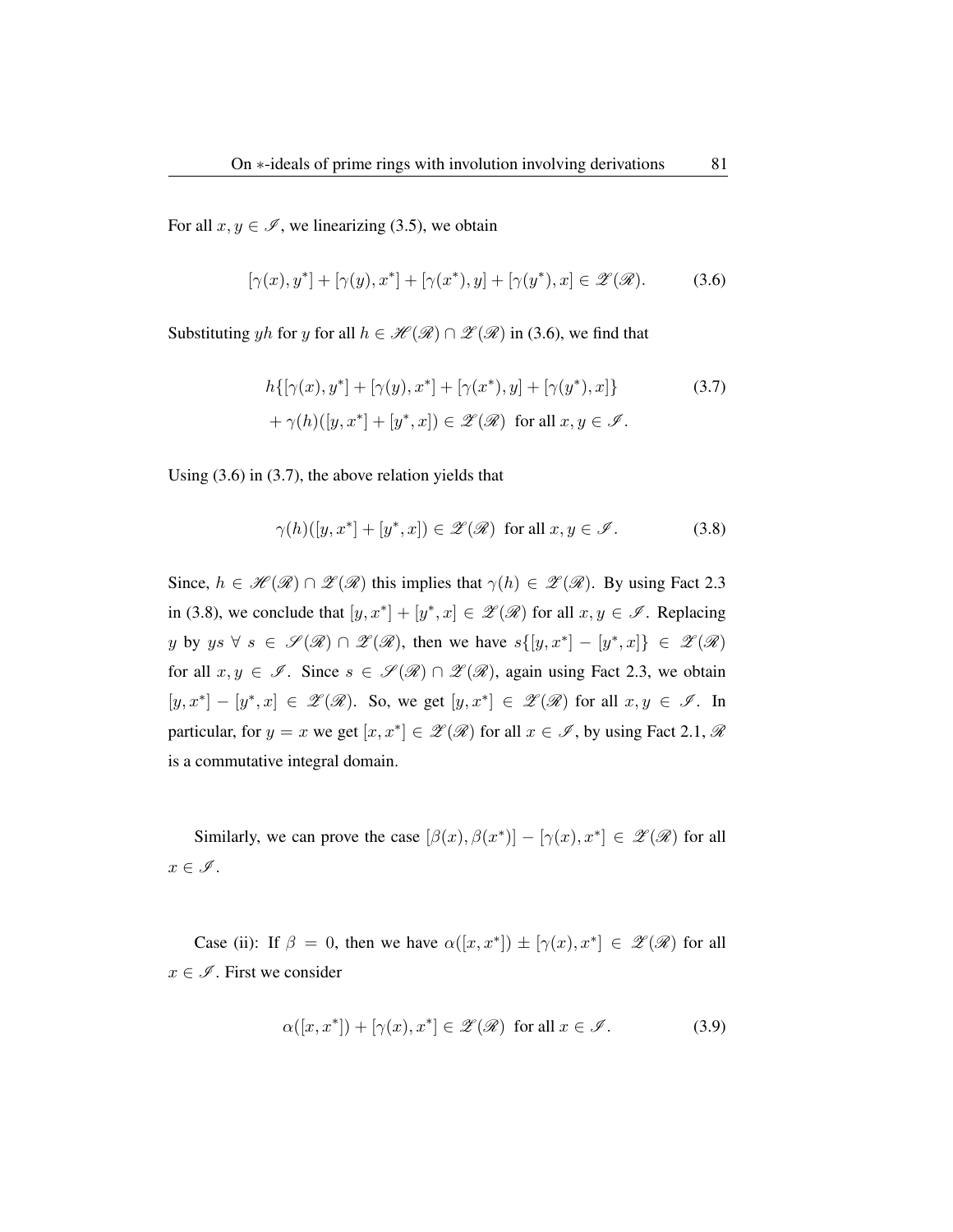Substituting  $x$  by  $x^*$  in last relation, we obtain

$$
-\alpha([x, x^*]) + [\gamma(x^*), x] \in \mathscr{Z}(\mathscr{R}) \text{ for all } x \in \mathscr{I}.
$$
 (3.10)

Using  $(3.9)$  and  $(3.10)$ , we find that

$$
[\gamma(x),x^*]+[\gamma(x^*),x]\in\mathscr{Z}(\mathscr{R})\text{ for all }x\in\mathscr{I}.
$$

Above equation is same as equation (3.5), by using similar argument we get the result.

Similarly, we can prove the case  $\alpha([x,x^*]) - [\gamma(x), x^*] \in \mathscr{L}(\mathscr{R})$  for all  $x \in \mathscr{I}$ .

Case (iii): If  $\gamma = 0$ , then we have  $\alpha([x, x^*]) + [\beta(x), \beta(x^*)] \in \mathscr{Z}(\mathscr{R})$  for all  $x \in$  $I$ . Linearizing the last relation, we have

$$
\alpha([x, y^*]) + \alpha([y, x^*]) + [\beta(x), \beta(y^*)]
$$
\n
$$
+ [\beta(y), \beta(x^*)] \in \mathcal{Z}(\mathcal{R}) \quad \text{for all } x, y \in \mathcal{I}.
$$
\n(3.11)

Substituting yh for  $y \forall h \in \mathcal{H}(\mathcal{R}) \cap \mathcal{Z}(\mathcal{R})$  in (3.11), then we find that

$$
\alpha(h)\{[x, y^*] + [y, x^*]\} + \beta(h)\{[\beta(x), y^*]\}
$$
\n
$$
+ [y, \beta(x^*)]\} \in \mathscr{Z}(\mathscr{R}) \text{ for all } x, y \in \mathscr{I}.
$$
\n(3.12)

Replacing y by ys for all  $s \in \mathcal{S}(\mathcal{R}) \cap \mathcal{Z}(\mathcal{R})$  in (3.12), we obtain that

$$
\alpha(h)\{-[x, y^*] + [y, x^*]\} + \beta(h)\{-[\beta(x), y^*]
$$
\n
$$
+ [y, \beta(x^*)]\} \in \mathcal{Z}(\mathcal{R}) \quad \text{for all } x, y \in \mathcal{I}.
$$
\n(3.13)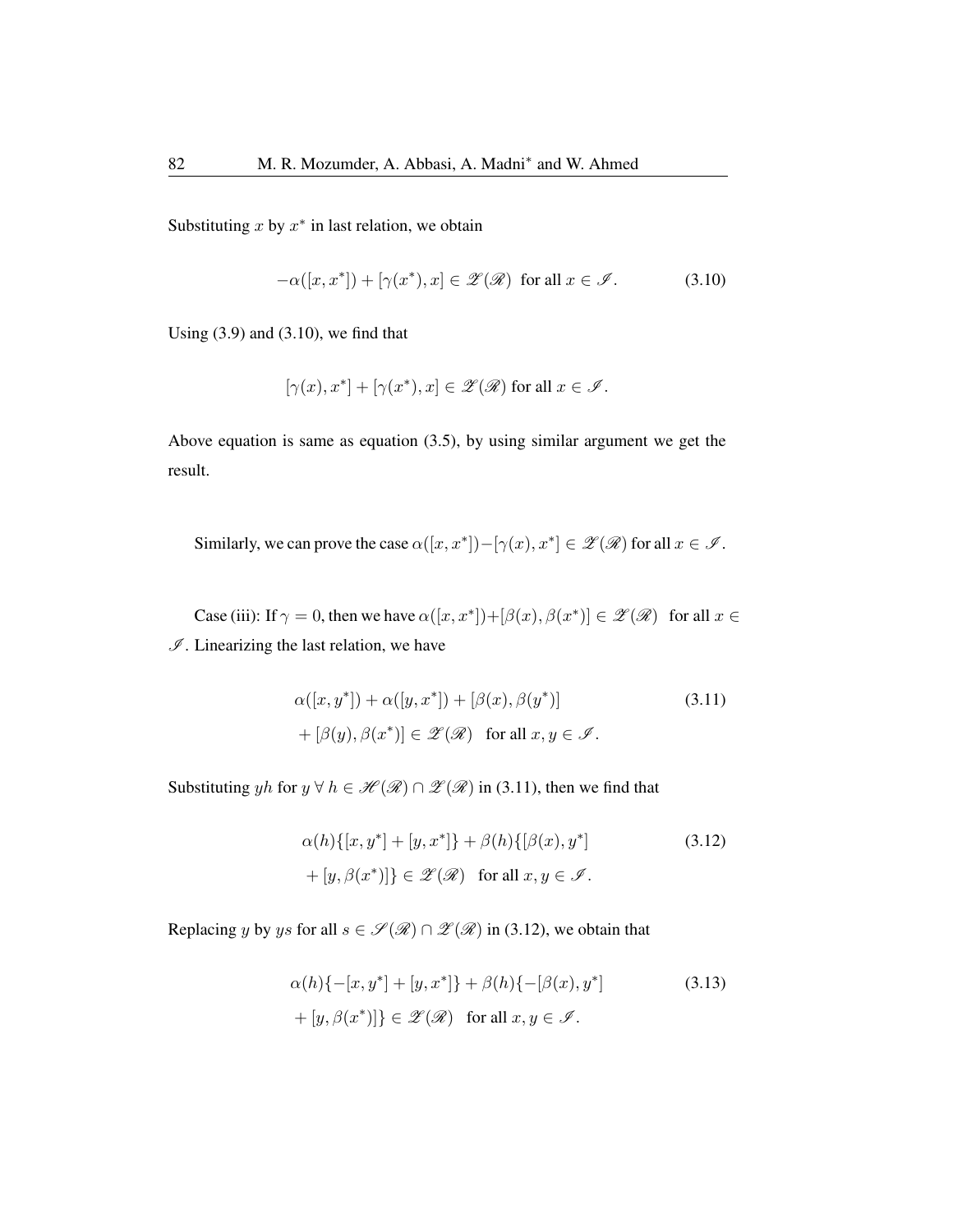By using  $(3.12)$  and  $(3.13)$ , we observe that

$$
\alpha(h)[y, x^*] + \beta(h)[y, \beta(x^*)] \in \mathscr{Z}(\mathscr{R}) \quad \text{for all } x, y \in \mathscr{I}.
$$
 (3.14)

Putting  $x^*$  in place of x in (3.14), we get

$$
\alpha(h)[y,x] + \beta(h)[y,\beta(x)] \in \mathscr{Z}(\mathscr{R}) \quad \text{for all } x, y \in \mathscr{I}. \tag{3.15}
$$

In particular, for  $y = x$  we have

$$
\beta(h)[x,\beta(x)] \in \mathscr{Z}(\mathscr{R}) \quad \text{for all } x \in \mathscr{I}.
$$
 (3.16)

Since,  $h \in \mathcal{H}(\mathcal{R}) \cap \mathcal{Z}(\mathcal{R})$  this implies that  $\beta(h) \in \mathcal{Z}(\mathcal{R})$ . By using Fact 2.3 in (3.16), we conclude that  $[x, \beta(x)] \in \mathscr{Z}(\mathscr{R})$  for all  $x \in \mathscr{I}$ . By using [11, Corollary, p-283] we get the required result.

Case (iv): If  $\alpha = 0$  and  $\beta = 0$ , we have  $\pm [\gamma(x), x^*] \in \mathscr{L}(\mathscr{R})$  for all  $x \in \mathscr{I}$ , by linearizing  $[\gamma(x), x^*] \in \mathscr{Z}(\mathscr{R}) \forall x \in \mathscr{I}$ , we obtain

$$
[\gamma(x), y^*] + [\gamma(y), x^*] \in \mathscr{Z}(\mathscr{R}) \quad \text{for all } x, y \in \mathscr{I}.
$$
 (3.17)

Replacing y by yh for all  $h \in \mathcal{H}(\mathcal{R}) \cap \mathcal{Z}(\mathcal{R})$  in (3.17), we have

$$
h\{[\gamma(x), y^*] + [\gamma(y), x^*]\}
$$
  
+
$$
[y, x^*]\gamma(h) \in \mathscr{Z}(\mathscr{R}) \text{ for all } x, y \in \mathscr{I}.
$$
 (3.18)

Using  $(3.17)$  in  $(3.18)$ , we find that

$$
[y, x^*] \gamma(h) \in \mathscr{Z}(\mathscr{R}) \quad \text{for all } x, y \in \mathscr{I}.
$$
 (3.19)

Since,  $h \in \mathcal{H}(\mathcal{R}) \cap \mathcal{Z}(\mathcal{R})$  this implies that  $\gamma(h) \in \mathcal{Z}(\mathcal{R})$ . By using Fact 2.3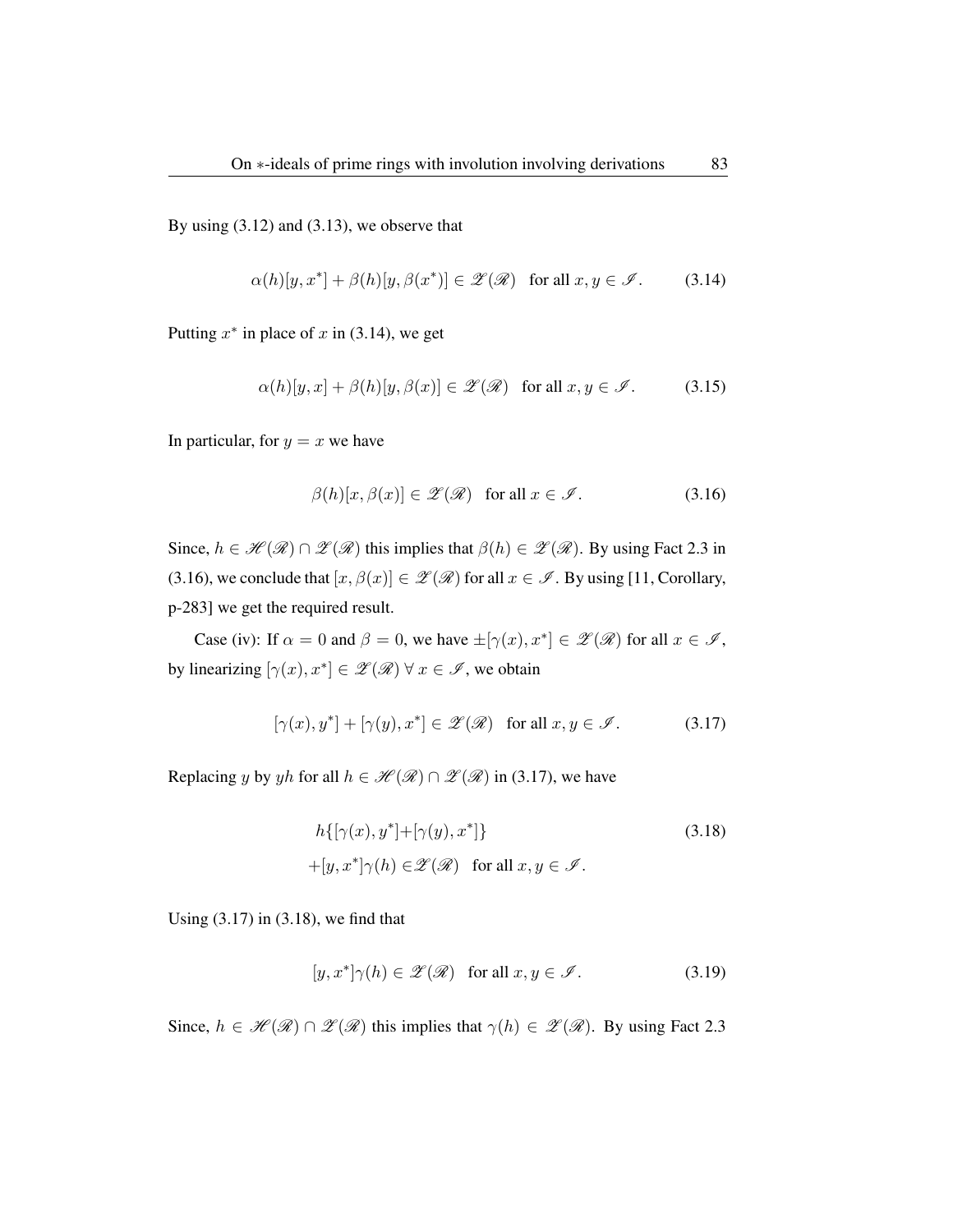in (3.19), we see that  $[y, x^*] \in \mathscr{L}(\mathscr{R})$  for all  $x, y \in \mathscr{I}$ . In particular, for  $y = x$ we get  $[x, x^*] \in \mathscr{L}(\mathscr{R})$  for all  $x \in \mathscr{I}$ , by using Fact 2.1 we get  $\mathscr{R}$  is commutative integral domain.

Similarly, we can prove the case  $-[\gamma(x), x^*] \in \mathscr{Z}(\mathscr{R})$  for all  $x \in \mathscr{I}$ .

Case (v): Consider  $\beta = 0$  and  $\gamma = 0$ , (3.1) gives us  $\alpha([x, x^*]) \in \mathscr{L}(\mathscr{R})$  for all

 $x \in \mathcal{I}$ . In view of [10, Theorem 2.3], we get  $\mathcal{R}$  is commutative integral domain.

Case (vi): Taking  $\gamma = 0$  and  $\alpha = 0$ , then we obtain  $[\beta(x), \beta(x^*)] \in \mathscr{Z}(\mathscr{R})$  for all  $x \in \mathcal{I}$ . Hence, result follows by [10, Theorem 2.1].

Case (vii): If  $\alpha \neq 0$ ,  $\beta \neq 0$  and  $\gamma \neq 0$ , then we have (3.1). First we consider

$$
\alpha([x, x^*]) + [\beta(x), \beta(x^*)] + [\gamma(x), x^*] \in \mathscr{Z}(\mathscr{R}) \text{ for all } x \in \mathscr{I}. \tag{3.20}
$$

Substituting  $x$  for  $x^*$  in the last relation, we find that

$$
\alpha([x^*,x]) + [\beta(x^*), \beta(x)] + [\gamma(x^*), x] \in \mathscr{Z}(\mathscr{R}) \quad \text{for all } x \in \mathscr{I}. \tag{3.21}
$$

Which implies that

$$
-\alpha([x,x^*]) - [\beta(x), \beta(x^*)] + [\gamma(x^*), x] \in \mathscr{Z}(\mathscr{R}) \quad \text{for all } x \in \mathscr{I}.
$$
 (3.22)

By using (3.20) and (3.22), we get

$$
[\gamma(x), x^*] + [\gamma(x^*), x] \in \mathscr{Z}(\mathscr{R}) \text{ for all } x \in \mathscr{I}.
$$
 (3.23)

Above relation is same as (3.5), by using similar argument we get the result.  $\Box$ Following are immediate corollaries of Theorem 3.1.

Corollary 3.1. *Let* R *be a prime ring with involution* ′∗ ′ *of the second kind such that char*( $\mathscr{R}$ )  $\neq$  2 *and*  $\mathscr{I}$  *be a nonzero* \**-ideal of*  $\mathscr{R}$ *. Let*  $\alpha$ *,*  $\beta$  *and*  $\gamma$  *be derivations of*  $\mathscr R$  *such that at least one of them is nonzero and satisfying the identity*  $\alpha([x, y]) +$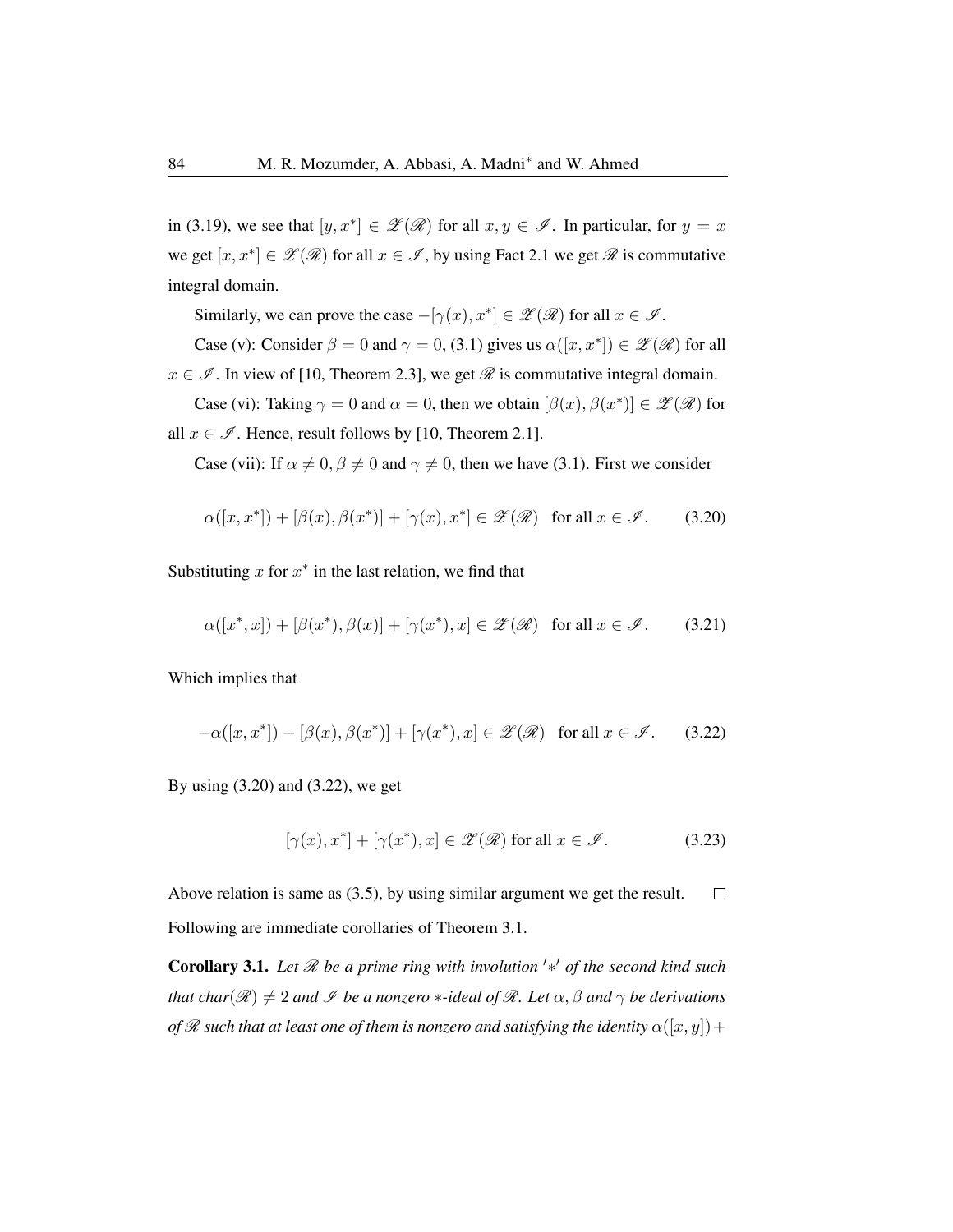$[\beta(x), \beta(y)] \pm [\gamma(x), y] \in \mathscr{Z}(\mathscr{R})$  for all  $x, y \in \mathscr{I}$ . Then  $\mathscr{R}$  is a commutative *integral domain.*

**Corollary 3.2.** [10, Theorem 2.1] Let  $\mathcal{R}$  be a prime ring with involution '\*' of the *second kind such that char*( $\mathscr{R}$ )  $\neq$  2 *and*  $\mathscr{I}$  *be a nonzero* \**-ideal of*  $\mathscr{R}$ *. Let*  $\alpha$  *be a nonzero derivation of*  $\mathscr R$  *such that*  $[\alpha(x), \alpha(x^*)] \in \mathscr Z(\mathscr R)$  for all  $x \in \mathscr I$  *. Then*  $\mathscr R$ *is a commutative integral domain.*

**Corollary 3.3.** [10, Theorem 2.3] Let  $\mathcal{R}$  be a prime ring with involution  $'\ast'$  of the *second kind such that char*( $\mathcal{R}$ )  $\neq$  2 *and*  $\mathcal{I}$  *be a nonzero*  $*$ *-ideal of*  $\mathcal{R}$ *. Let*  $\alpha$  *be a nonzero derivation of*  $\mathscr R$  *such that*  $\alpha([x,x^*]) \in \mathscr Z(\mathscr R)$  *for all*  $x \in \mathscr I$  *. Then*  $\mathscr R$  *is a commutative integral domain.*

Corollary 3.4. *Let* R *be a prime ring with involution* ′∗ ′ *of the second kind such that char*( $\mathscr{R}$ )  $\neq$  2 *and*  $\mathscr{I}$  *be nonzero* \**-ideal of*  $\mathscr{R}$ *. Let*  $\alpha$  *and*  $\beta$  *be nonzero derivations of*  $\mathscr R$  *such that*  $\alpha([x,x^*]) + [\beta(x), \beta(x^*)] \in \mathscr Z(\mathscr R)$  *for all*  $x \in \mathscr I$ *. Then*  $\mathcal R$  *is a commutative integral domain.* 

Corollary 3.5. *Let* R *be a prime ring with involution* ′∗ ′ *of the second kind such that char*( $\mathscr{R}$ )  $\neq$  2 *and*  $\mathscr{I}$  *be a nonzero*  $*$ *-ideal of*  $\mathscr{R}$ *. Let*  $\alpha$  *and*  $\beta$  *be nonzero*  $derivations$  of  $\mathscr R$  such that  $\alpha(xx^*)+\beta(x)\beta(x^*)\in\mathscr Z(\mathscr R)$  for all  $x\in\mathscr I$  *. Then*  $\mathscr R$ *is a commutative integral domain.*

*Proof.* By the assumption, we have  $\alpha(xx^*) + \beta(x)\beta(x^*) \in \mathcal{L}(\mathcal{R})$  for all  $x \in \mathcal{I}$ . Replace x by  $x^*$  in the last expression to get  $\alpha(x^*x) + \beta(x^*)\beta(x) \in \mathscr{Z}(\mathscr{R})$ for all  $x \in \mathscr{I}$ . On combining the last two relations, we obtain  $\alpha([x, x^*])$  +  $[\beta(x), \beta(x^*)] \in \mathscr{Z}(\mathscr{R})$  for all  $x \in \mathscr{I}$ . Hence, by Corollary 3.4 we get the re- $\Box$ quired result.

**Corollary 3.6.** [10, Corollary 2.2] Let  $\mathcal{R}$  be a prime ring with involution '\*' of *the second kind such that char*( $\mathscr{R}$ )  $\neq$  2 *and*  $\mathscr{I}$  *be a nonzero* \**-ideal of*  $\mathscr{R}$ *. Let*  $\alpha$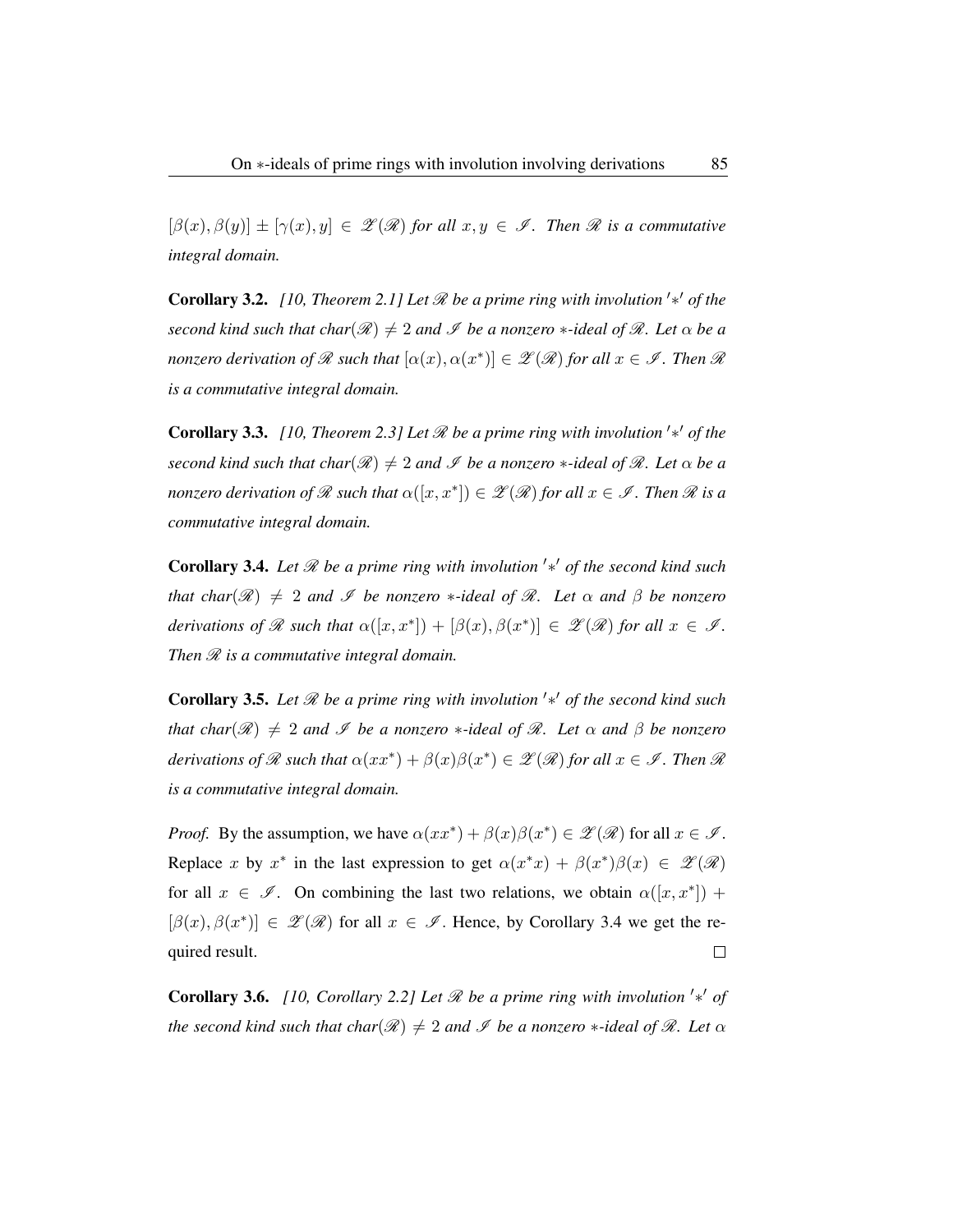*be a nonzero derivation of*  $\Re$  *such that*  $\alpha(x)\alpha(x^*) \in \mathscr{Z}(\mathscr{R})$  *for all*  $x \in \mathscr{I}$ *. Then* R *is a commutative integral domain.*

Theorem 3.2. Let *ℛ* be a prime ring with involution '\*' of the second kind such *that char*( $\mathcal{R}$ )  $\neq$  2 *and*  $\mathcal{I}$  *be a nonzero* \**-ideal of*  $\mathcal{R}$ *. Let*  $\alpha$  *be a nonzero derivation of*  $\mathscr R$  *such that*  $\alpha(x) \circ \alpha(x^*) \in \mathscr L(\mathscr R)$  *for all*  $x \in \mathscr I$ *. Then*  $\mathscr R$  *is a commutative integral domain.*

*Proof.* By the hypothesis, we have

$$
\alpha(x) \circ \alpha(x^*) \in \mathscr{Z}(\mathscr{R}) \text{ for all } x \in \mathscr{I}.
$$
 (3.24)

Substituting  $x + y$  for x in (3.24), we get

$$
\alpha(x) \circ \alpha(y^*) + \alpha(y) \circ \alpha(x^*) \in \mathscr{Z}(\mathscr{R}) \text{ for all } x, y \in \mathscr{I}. \tag{3.25}
$$

Replacing yh for y in (3.25) where  $h \in \mathcal{H}(\mathcal{R}) \cap \mathcal{L}(\mathcal{R})$ , on solving we get

$$
(\alpha(x)y^* + y^*\alpha(x) + y\alpha(x^*) + \alpha(x^*)y)\alpha(h) \in \mathscr{Z}(\mathscr{R}) \text{ for all } x, y \in \mathscr{I}. \tag{3.26}
$$

Since,  $h \in \mathscr{Z}(\mathscr{R})$  implies  $\alpha(h) \in \mathscr{Z}(\mathscr{R})$ . By using Fact 2.3 in (3.26), we obtain

$$
\alpha(x)y^* + y^*\alpha(x) + y\alpha(x^*) + \alpha(x^*)y \in \mathscr{Z}(\mathscr{R}) \text{ for all } x, y \in \mathscr{I}. \tag{3.27}
$$

The last relation can be rewritten as

$$
\alpha(x) \circ y^* + y \circ \alpha(x^*) \in \mathscr{Z}(\mathscr{R}) \text{ for all } x, y \in \mathscr{I}. \tag{3.28}
$$

Taking ys for y where  $s \in \mathcal{Z}(\mathcal{R}) \cap \mathcal{S}(\mathcal{R})$  and using it with the last obtained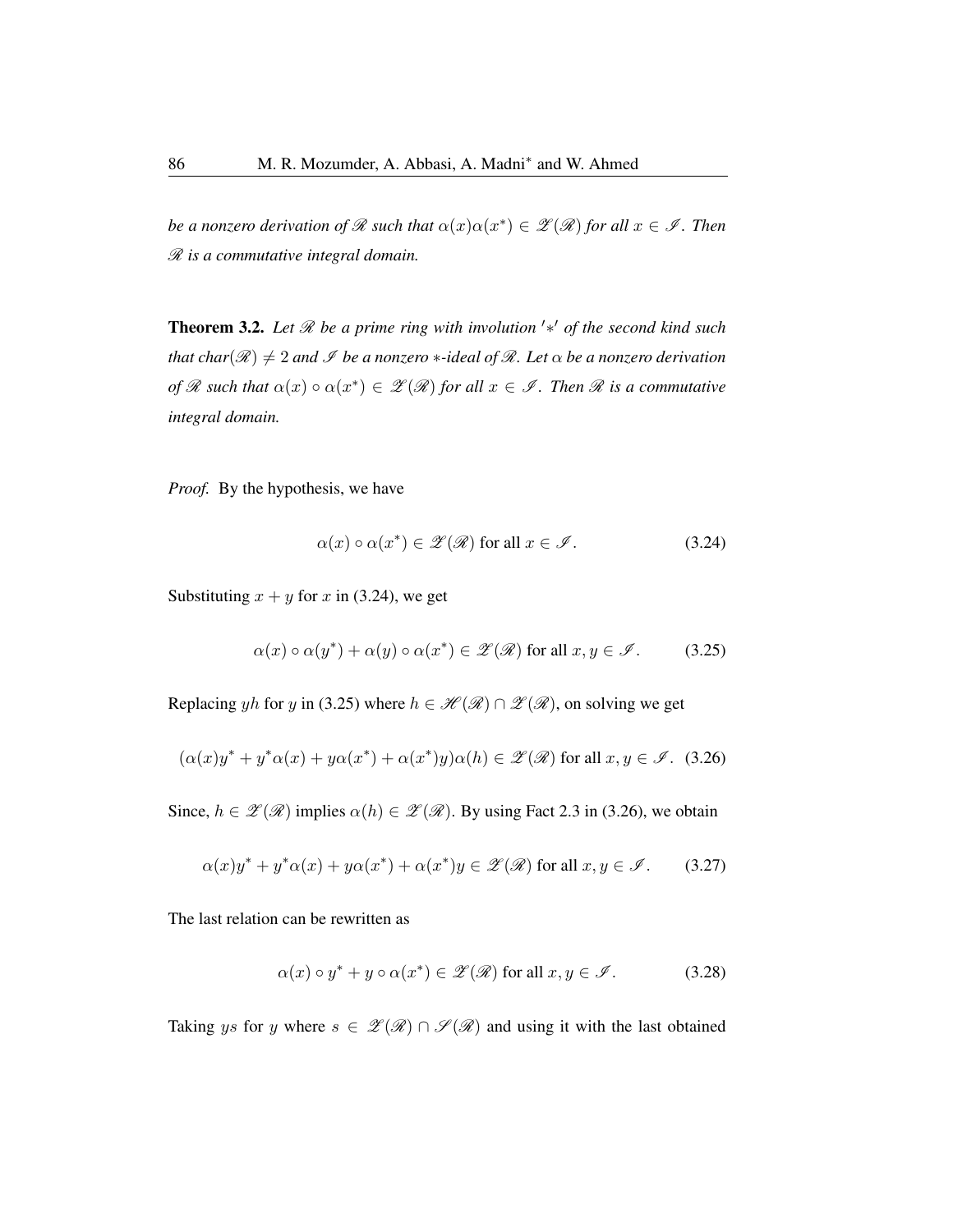relation, we get

$$
s\{y \circ \alpha(x^*) - \alpha(x) \circ y^*\} \in \mathscr{Z}(\mathscr{R}) \text{ for all } x, y \in \mathscr{I}. \tag{3.29}
$$

Since,  $s \in \mathcal{Z}(\mathcal{R}) \cap \mathcal{S}(\mathcal{R})$ , by using Fact 2.3 in (3.29), we obtain

$$
y \circ \alpha(x^*) - \alpha(x) \circ y^* \in \mathscr{Z}(\mathscr{R}) \text{ for all } x, y \in \mathscr{I}. \tag{3.30}
$$

Substituting x by  $x^*$  and y by  $y^*$  and using the fact that  $a \circ b = b \circ a$  in (3.30), we find that

$$
\alpha(x) \circ y^* - y \circ \alpha(x^*) \in \mathscr{Z}(\mathscr{R}) \text{ for all } x, y \in \mathscr{I}. \tag{3.31}
$$

From (3.28) and (3.31) and using the char( $\mathcal{R}$ )  $\neq$  2, we get

$$
\alpha(x) \circ y^* \in \mathscr{Z}(\mathscr{R}) \text{ for all } x, y \in \mathscr{I}. \tag{3.32}
$$

From equation (3.32), we have  $\alpha(y) \circ x^* \in \mathscr{L}(\mathscr{R})$  and by using it in (3.32), we get

$$
\alpha(x) \circ y^* + \alpha(y) \circ x^* \in \mathscr{Z}(\mathscr{R}) \text{ for all } x, y \in \mathscr{I}.
$$
 (3.33)

Replacing  $y$  by  $y^*$  in above relation, we obtain

$$
\alpha(x) \circ y + \alpha(y^*) \circ x^* \in \mathscr{Z}(\mathscr{R}) \text{ for all } x, y \in \mathscr{I}. \tag{3.34}
$$

Substituting y by yh for all  $h \in \mathscr{L}(\mathscr{R}) \cap \mathscr{H}(\mathscr{R})$ , we have

$$
\alpha(x) \circ hy^* + \alpha(yh) \circ x^* \in \mathscr{Z}(\mathscr{R}) \text{ for all } x, y \in \mathscr{I}.
$$
 (3.35)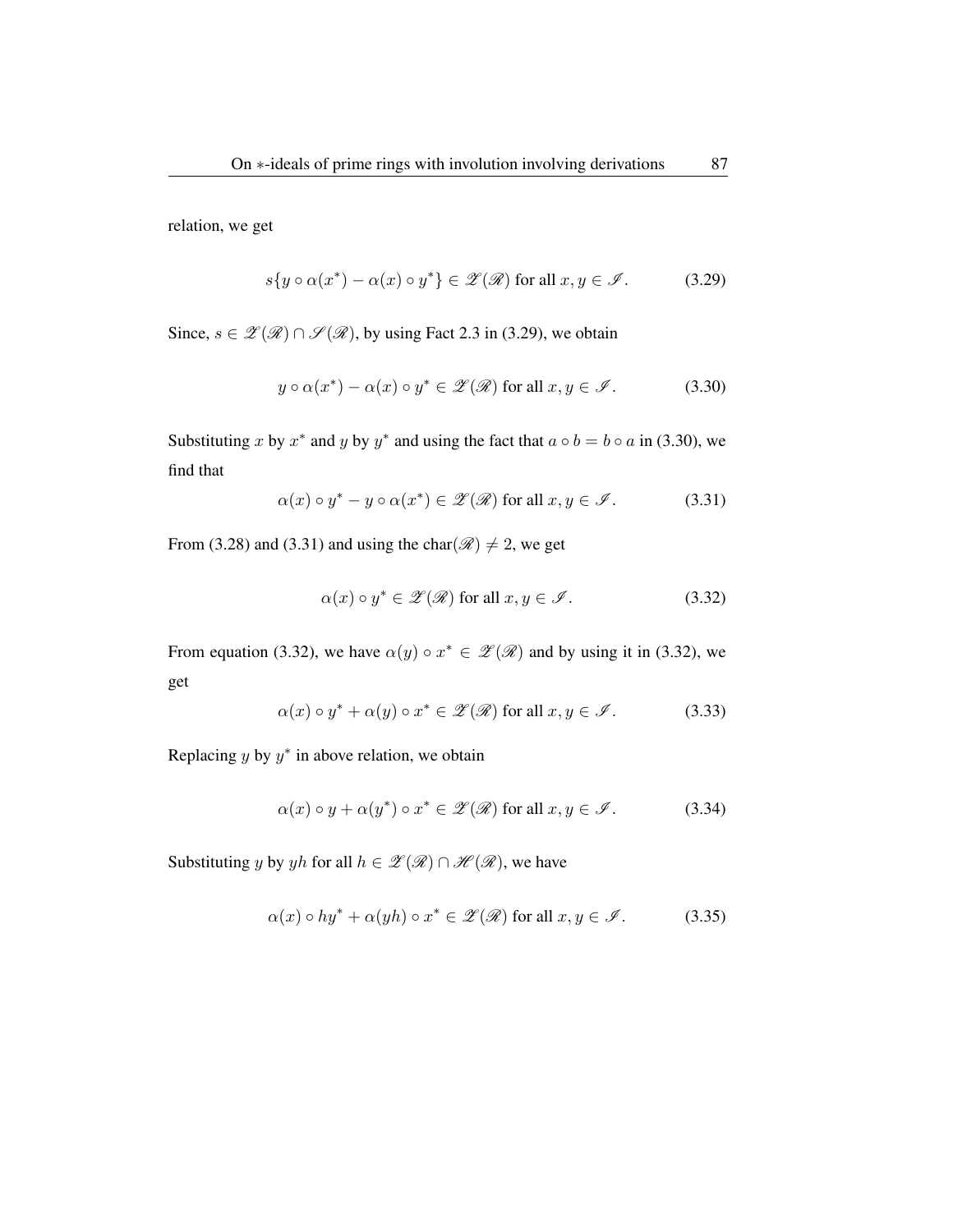On solving last relation, we find that

$$
h\{(\alpha(x) \circ y) + (\alpha(y^*) \circ x^*)\}
$$
\n
$$
+ \alpha(h)(y^* \circ x^*) \in \mathcal{Z}(\mathcal{R}) \text{ for all } x, y \in \mathcal{I}.
$$
\n(3.36)

Using (3.34) in (3.36), we get

$$
\alpha(h)(y^* \circ x^*) \in \mathscr{Z}(\mathscr{R}) \text{ for all } x, y \in \mathscr{I}. \tag{3.37}
$$

Since,  $h \in \mathcal{H}(\mathcal{R}) \cap \mathcal{Z}(\mathcal{R})$  then we have  $\alpha(h) \in \mathcal{Z}(\mathcal{R})$ . By using Fact 2.3 in (3.37), we get  $(y^* \circ x^*) \in \mathscr{L}(\mathscr{R})$  for all  $x, y \in \mathscr{I}$ . Putting x for  $y^*$ , we get  $(x \circ x^*) \in \mathscr{Z}(\mathscr{R})$  for all  $x \in \mathscr{I}$ . Then by using Fact 2.2 we get the required result.  $\Box$ 

Corollary 3.7. *Let* R *be a prime ring with involution* ′∗ ′ *of the second kind such that char*( $\mathcal{R}$ )  $\neq$  2 *and*  $\mathcal{I}$  *be a nonzero* \*-*ideal of*  $\mathcal{R}$ *. Let*  $\alpha$  *be a nonzero derivation*  $of \mathscr{R}$  such that  $\alpha(xx^*) \in \mathscr{Z}(\mathscr{R})$  for all  $x \in \mathscr{I}$  . Then  $\mathscr{R}$  is a commutative integral *domain.*

*Proof.* From hypothesis we have  $\alpha(xx^*) \in \mathscr{Z}(\mathscr{R})$  for all  $x \in \mathscr{I}$ . Substituting x by  $x^*$ , we get  $\alpha(x^*x) \in \mathscr{Z}(\mathscr{R})$ . From hypothesis and last relation we obtain  $\alpha(xx^*) + \alpha(x^*x) \in \mathscr{Z}(\mathscr{R})$  for all  $x \in \mathscr{I}$ . Implies that,  $\alpha(xx^* + x^*x) \in \mathscr{Z}(\mathscr{R})$ for all  $x \in \mathscr{I}$ , which can be rewritten as  $\alpha(x \circ x^*) \in \mathscr{Z}(\mathscr{R})$  for all  $x \in \mathscr{I}$ . By [10, Theorem 2.4],  $\mathcal{R}$  is a commutative integral domain.  $\Box$ 

Theorem 3.3. Let *ℛ* be a prime ring with involution '\*' of the second kind such *that char*( $\mathcal{R}$ )  $\neq$  2 *and*  $\mathcal{I}$  *be a nonzero*  $*$ *-ideal of*  $\mathcal{R}$ *. Let*  $\alpha$  *be a nonzero derivation of*  $\mathscr R$  *such that*  $[\alpha(x) \circ y, x \circ y] \in \mathscr Z(\mathscr R) \setminus \{0\}$  *for all*  $x, y \in \mathscr I$ *. Then*  $\mathscr R$  *is commutative.*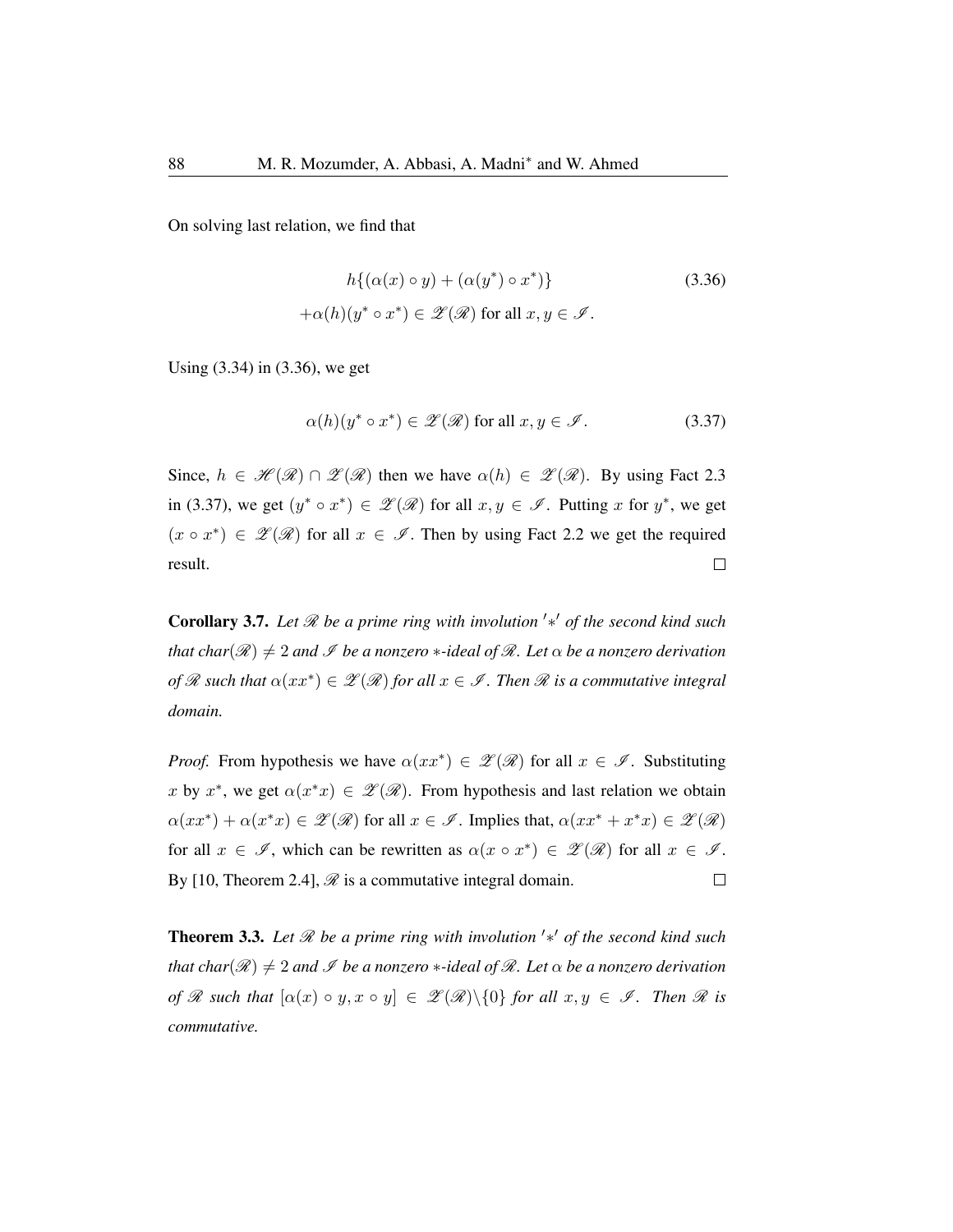*Proof.* From the hypothesis, we know that  $[\alpha(x) \circ y, x \circ y] \in \mathscr{L}(\mathscr{R}) \setminus \{0\}$  and for also  $x, y \in \mathscr{I}$ , we have  $[\alpha(x) \circ y, x \circ y] \in \mathscr{I} \backslash \{0\}$ . By these two equation we obtain

$$
[\alpha(x) \circ y, x \circ y] \in \mathscr{Z}(\mathscr{R}) \cap \mathscr{I} \neq 0 \text{ for all } x, y \in \mathscr{I}.
$$
 (3.38)

In particular, for  $y = t$  where  $0 \neq t \in \mathcal{Z}(\mathcal{R}) \cap \mathcal{I} \neq 0$ , we obtain

$$
[\alpha(x) \circ t, x \circ t] \in \mathscr{Z}(\mathscr{R}) \cap \mathscr{I} \neq 0 \text{ for all } x \in \mathscr{I}.
$$
 (3.39)

Above equation can be rewritten as

$$
[\alpha(x)t + t\alpha(x), xt + tx] \in \mathcal{Z}(\mathcal{R}) \text{ for all } x \in \mathcal{I}. \tag{3.40}
$$

Since,  $0 \neq t \in \mathcal{Z}(\mathcal{R}) \cap \mathcal{I}$  and char $(\mathcal{R}) \neq 2$ , then we obtain  $[\alpha(x)t, xt] \in \mathcal{Z}(\mathcal{R})$ , which implies that  $[\alpha(x), x]t^2 \in \mathcal{Z}(\mathcal{R})$ . Since  $t^2 \in \mathcal{Z}(\mathcal{R})$ , then by Fact 2.3 we get  $[\alpha(x), x] \in \mathcal{Z}(\mathcal{R})$  for all  $x \in \mathcal{I}$ . By using [11, Corollary, p-283] we get  $\mathcal{R}$  is commutative.  $\Box$ 

Theorem 3.4. Let *ℛ* be a prime ring with involution<sup>1</sup>\*' of the second kind such that *char*( $\mathcal{R}$ )  $\neq$  2 *and*  $\mathcal{I}$  *be a nonzero*  $*$ *-ideal of*  $\mathcal{R}$ *. Let*  $\alpha$  *and*  $\beta$  *be derivations of*  $\mathcal{R}$ such that at least one of them is nonzero and satisfying the identity  $[\alpha(x),\alpha(x^*)]$   $\pm$  $\beta(x \circ x^*) \in \mathscr{Z}(\mathscr{R})$  for all  $x \in \mathscr{I}$ . Then  $\mathscr{R}$  is a commutative integral domain.

*Proof.* We are given that  $\alpha, \beta : \mathcal{R} \to \mathcal{R}$  are derivations such that

$$
[\alpha(x), \alpha(x^*)] + \beta(x \circ x^*) \in \mathscr{Z}(\mathscr{R}) \text{ for all } x \in \mathscr{I}.
$$
 (3.41)

We divide the proof in three cases.

Case (i): First we assume that  $\alpha \neq 0$  and  $\beta = 0$ . Then, the relation (3.41)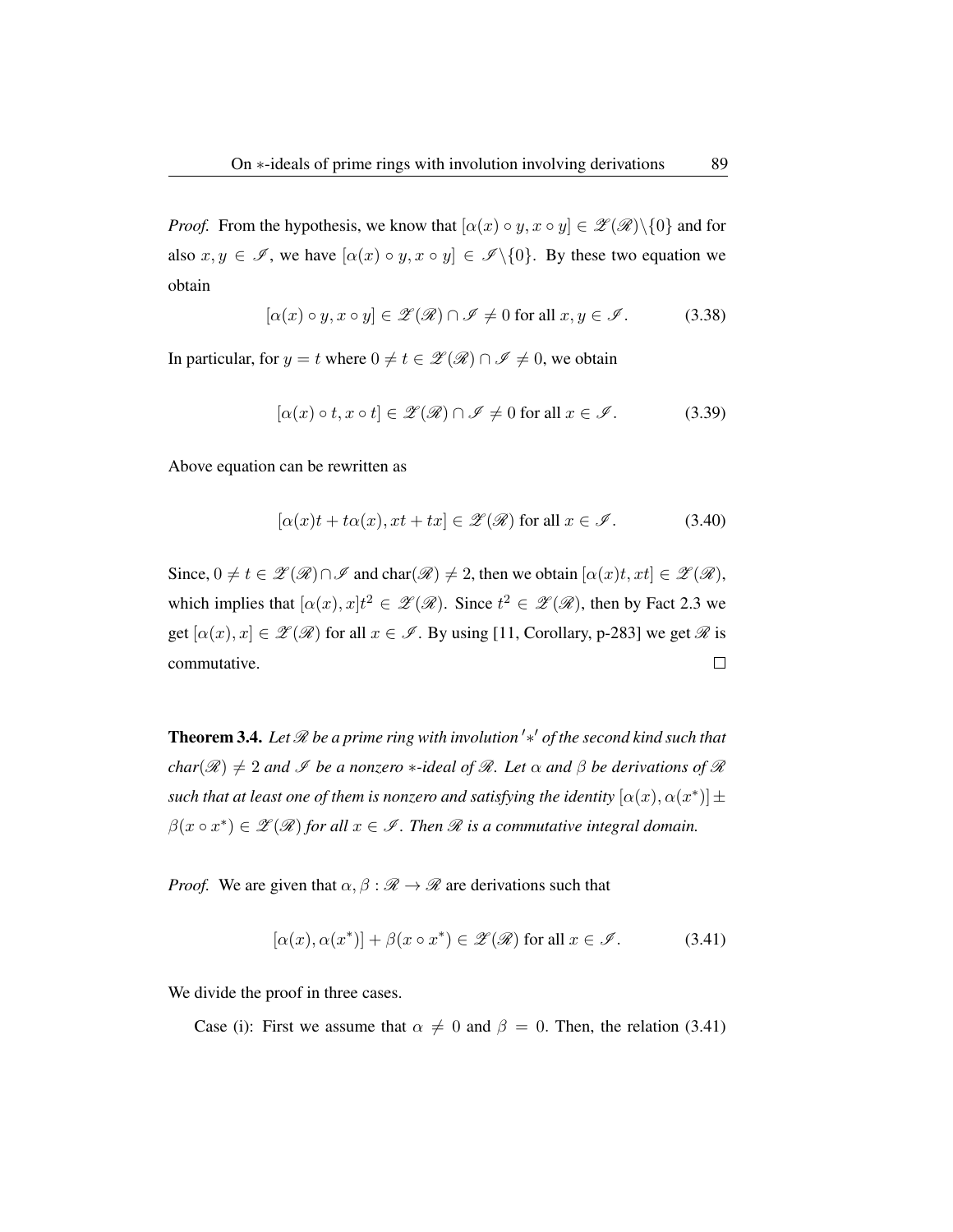reduces to

$$
[\alpha(x), \alpha(x^*)] \in \mathscr{Z}(\mathscr{R}) \text{ for all } x \in \mathscr{I}.
$$
 (3.42)

By [10, Theorem 2.1] yields the required result.

Case (ii): Next we assume that  $\alpha = 0$  and  $\beta \neq 0$ . Then, the relation (3.41) reduces to

$$
\beta(x \circ x^*) \in \mathscr{Z}(\mathscr{R}) \text{ for all } x \in \mathscr{I}. \tag{3.43}
$$

Thus in view of [10, Theorem 2.4], we get  $\mathscr R$  is a commutative integral domain.

Case (iii): Finally, we assume that both  $\alpha$  and  $\beta$  are nonzero. Interchanging the role of x with  $x^*$  in equation (3.41) and using the fact that  $[x, x^*] = -[x^*, x]$  and  $x \circ x^* = x^* \circ x$ , gives

$$
-[\alpha(x^*), \alpha(x)] + \beta(x^* \circ x) \in \mathscr{Z}(\mathscr{R}) \text{ for all } x \in \mathscr{I}.
$$
 (3.44)

This implies that

$$
[\alpha(x), \alpha(x^*)] - \beta(x \circ x^*) \in \mathscr{Z}(\mathscr{R}) \text{ for all } x \in \mathscr{I}.
$$
 (3.45)

Combining (3.44) and (3.45) and using the fact that  $char(\mathcal{R}) \neq 2$ , we get

$$
[\alpha(x), \alpha(x^*)] \in \mathscr{Z}(\mathscr{R}) \text{ for all } x \in \mathscr{I}.
$$
 (3.46)

By [10, Theorem 2.1] we get the required result. This completes the proof of the theorem.

Similarly, we can prove the case  $[\alpha(x), \alpha(x^*)] - \beta(x \circ x^*) \in \mathscr{L}(\mathscr{R})$  for all  $x \in \mathscr{I}$ .  $\Box$ 

Corollary 3.8. *Let* R *be a prime ring with involution* ′∗ ′ *of the second kind such that char*( $\mathcal{R}$ )  $\neq$  2 *and*  $\mathcal{I}$  *be a nonzero* \**-ideal of*  $\mathcal{R}$ *. Let*  $\alpha$  *and*  $\beta$  *be deriva-*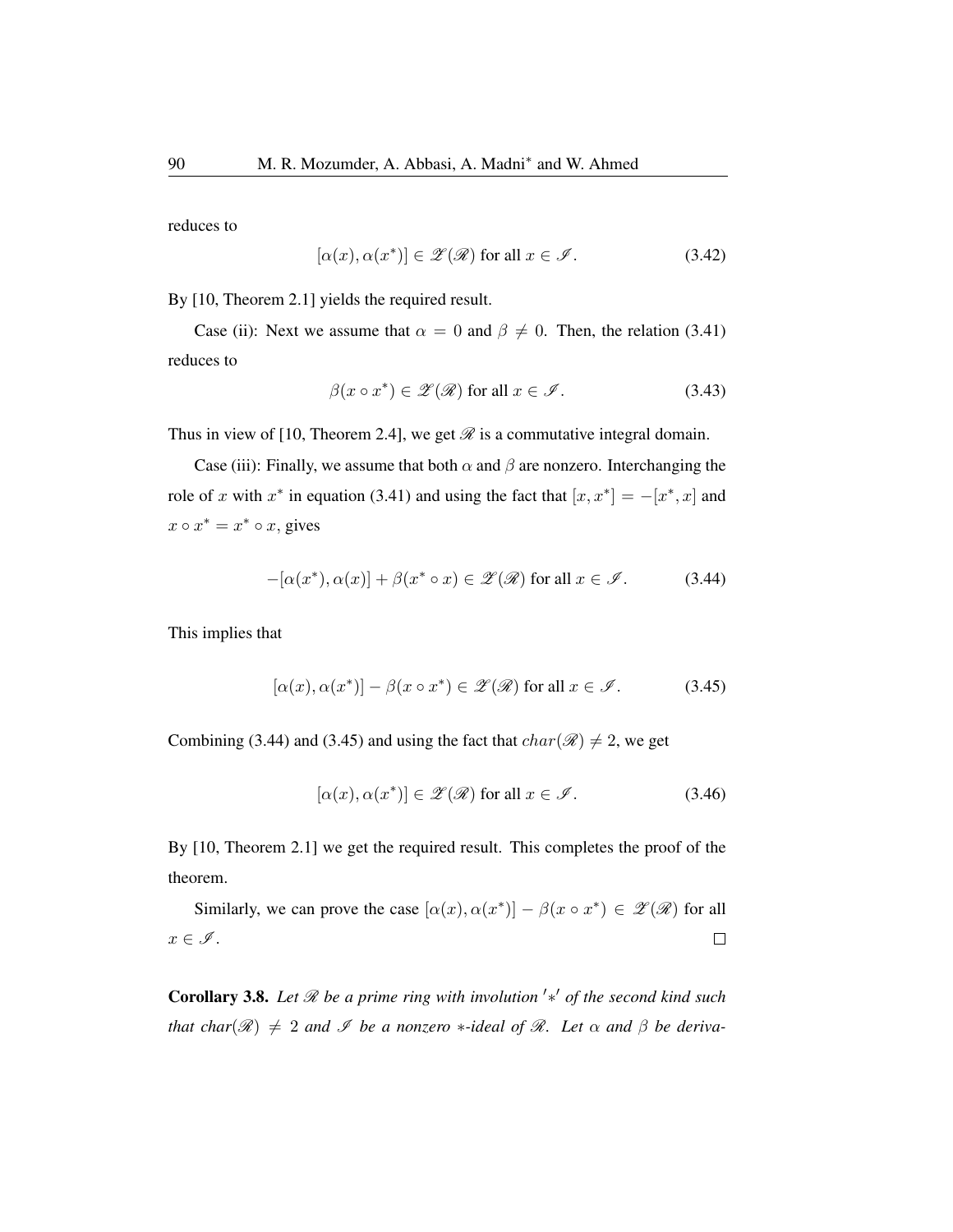*tions of* R *such that at least one of them is nonzero and satisfying the identity*  $[\alpha(x), \alpha(y)] \pm \beta(x \circ y) \in \mathcal{Z}(\mathcal{R})$  *for all*  $x, y \in \mathcal{I}$ *. Then*  $\mathcal{R}$  *is a commutative integral domain.*

**Corollary 3.9.** [2, Theorem 3.1] Let  $\mathcal{R}$  be a prime ring with involution  $'\ast'$  of the *second kind such that char*( $\mathcal{R}$ )  $\neq$  2 *and*  $\mathcal{I}$  *be a nonzero* \**-ideal of*  $\mathcal{R}$ *. Let*  $\alpha$  *and* β *be derivations of* R *such that at least one of them is nonzero and satisfying the identity*  $[\alpha(x), \alpha(x^*)] \pm \beta(x \circ x^*) = 0$  *for all*  $x \in \mathscr{I}$ *. Then*  $\Re$  *is a commutative integral domain.*

Theorem 3.5. Let *ℛ* be a prime ring with involution '\*' of the second kind such *that char*( $\mathcal{R}$ )  $\neq$  2 *and*  $\mathcal{I}$  *be a nonzero* \**-ideal of*  $\mathcal{R}$ *. Let*  $\alpha$  *and*  $\beta$  *be a nonzero derivations of*  $\mathscr R$  *such that*  $\alpha(x) \circ \alpha(x^*) \pm \beta([x, x^*]) \in \mathscr Z(\mathscr R)$  *for all*  $x \in \mathscr I$ *. Then*  $\mathcal R$  *is a commutative integral domain.* 

*Proof.* By the assumption, we have

$$
\alpha(x) \circ \alpha(x^*) + \beta([x, x^*]) \in \mathscr{Z}(\mathscr{R}) \text{ for all } x \in \mathscr{I}.
$$
 (3.47)

Substituting  $x^*$  for x in (3.47) and using the fact that  $x \circ x^* = x^* \circ x$ , we obtain

$$
\alpha(x) \circ \alpha(x^*) - \beta([x, x^*]) \in \mathscr{Z}(\mathscr{R}) \text{ for all } x \in \mathscr{I}.
$$
 (3.48)

Subtracting (3.48) and (3.47) and using the char( $\mathcal{R}$ )  $\neq$  2, we conclude that

$$
\beta([x, x^*]) \in \mathscr{Z}(\mathscr{R}) \text{ for all } x \in \mathscr{I}.
$$
 (3.49)

We conclude the result with the help of [10, Theorem 2.3]. This completes the prove  $\Box$ 

Corollary 3.10. Let *R* be a prime ring with involution '\*' of the second kind such *that char*( $\mathcal{R}$ )  $\neq$  2 *and*  $\mathcal{I}$  *be a nonzero* \**-ideal of*  $\mathcal{R}$ *. Let*  $\alpha$  *and*  $\beta$  *be derivations*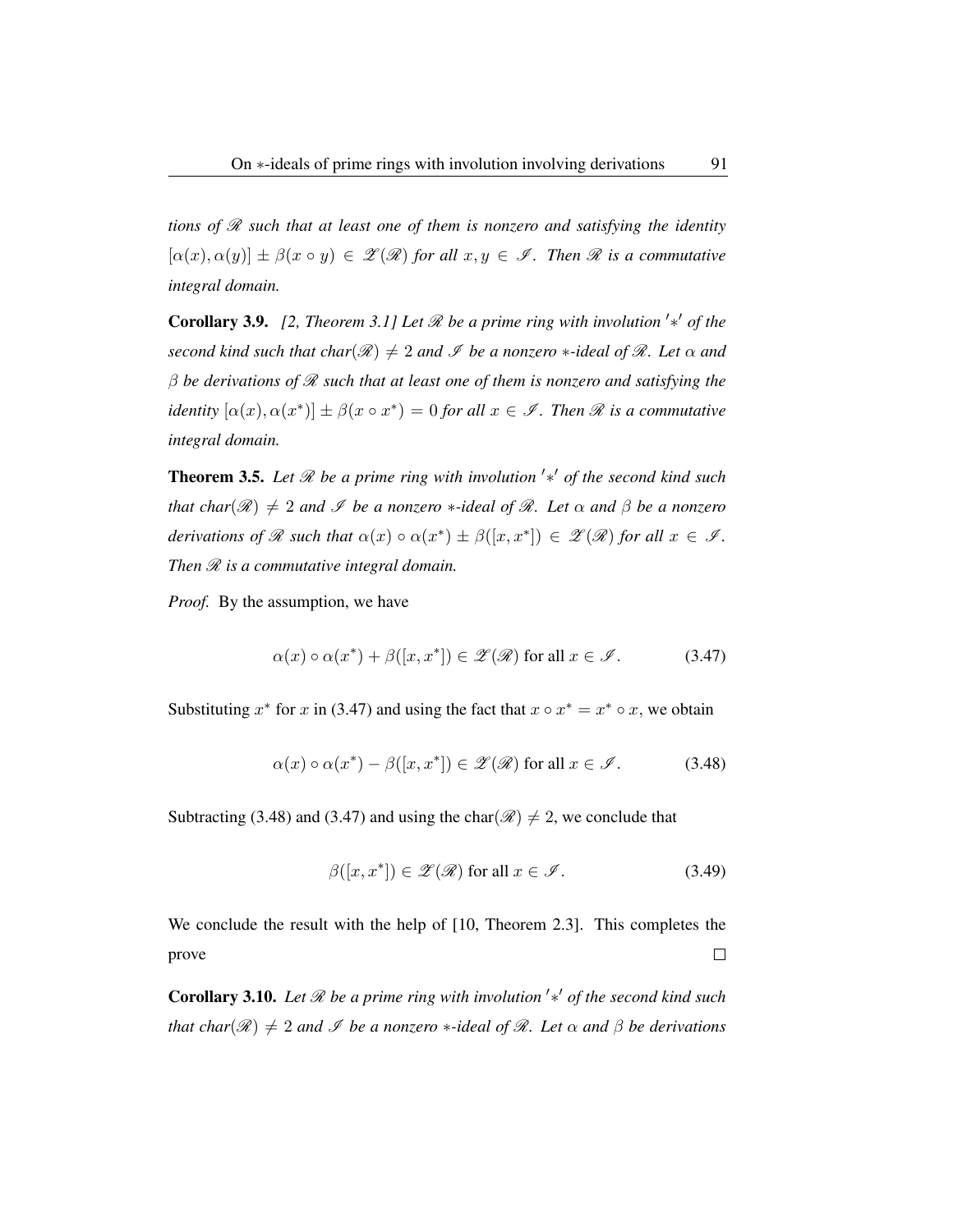*of*  $\mathcal R$  *such that at least one of them is nonzero and satisfying the identity*  $\alpha(x) \circ$  $\alpha(y) \pm \beta([x, y]) \in \mathscr{Z}(\mathscr{R})$  *for all*  $x, y \in \mathscr{I}$ *. Then*  $\mathscr{R}$  *is a commutative integral domain.*

**Corollary 3.11.** [2, Theorem 3.3] Let  $\mathcal{R}$  be a prime ring with involution '\*' of the *second kind such that char*( $\mathcal{R}$ )  $\neq$  2 *and*  $\mathcal{I}$  *be a nonzero* \**-ideal of*  $\mathcal{R}$ *. Let*  $\alpha$  *and* β *be derivations of* R *such that at least one of them is nonzero and satisfying the identity*  $\alpha(x) \circ \alpha(x^*) \pm \beta([x, x^*]) = 0$  *for all*  $x \in \mathcal{R}$ *. Then*  $\mathcal R$  *is a commutative integral domain.*

Acknowledgments: The authors wish to express their sincere thanks to the referee for his/her valuable comments, suggestions and advice to improve the article in the present shape. Authors are also grateful to the Editor in chief and other editorial members for their time to time help and communications throughout the process.

# References

- [1] S. Ali, and N. A. Dar : On  $*$ -centralizing mappings in rings with involution, *Georgian Math. J.* 1 (2014), 25-28.
- [2] S. Ali, A. N. Koam and M. A. Ansari : On ∗-differential identities in prime rings with involutions, *Hacettepe J. Math. Stat.* 48(2-4) (2019), 1-8.
- [3] M. Ashraf and M. A. Siddeeque : Posner's first theorem for \*-ideals in prime rings with involution, *Kyungpook Math. J.* 56 (2016), 343-347.
- [4] M. N. Daif : Commutativity results for semiprime rings with derivation. *Int. J. Math. Math. Sci* 21(3) (1998), 471-474.
- [5] N. A. Dar and S. Ali : On ∗-commuting mappings and derivations in rings with involution, *Turkish J. Math.* 40 (2016), 884-894.
- [6] N. J. Divinsky : On commuting automorphisms of rings, *Trans. Roy. Soc. Canada. Sect. III* 49 (1955), 19–22.
- [7] A. Fosner and J. Vukman : Some results concerning additive mappings and derivations on semiprime rings, *Pul. Math. Debrecen* 78(3-4) (2011), 575- 581.